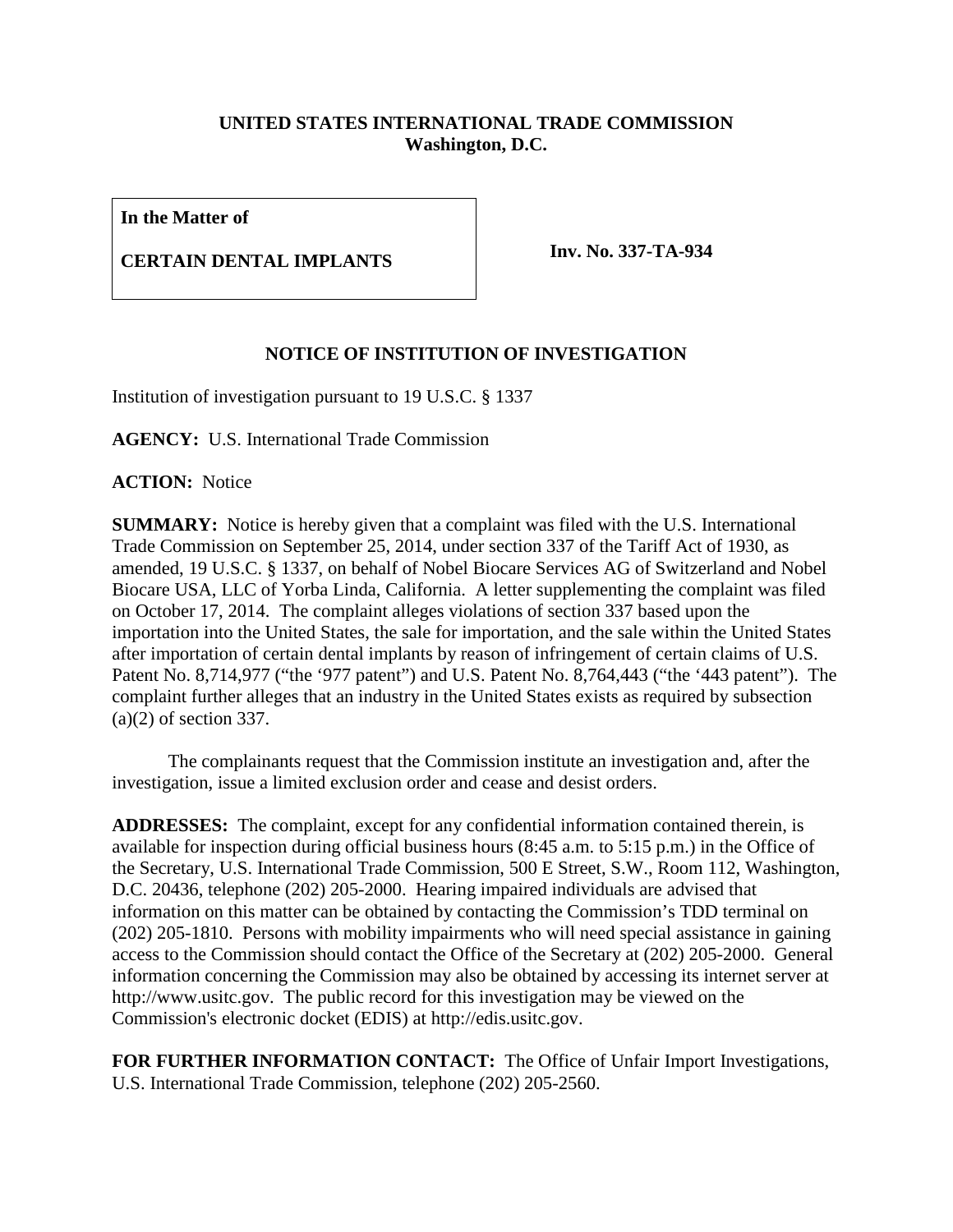**AUTHORITY:** The authority for institution of this investigation is contained in section 337 of the Tariff Act of 1930, as amended, and in section 210.10 of the Commission's Rules of Practice and Procedure, 19 C.F.R. § 210.10 (2014).

**SCOPE OF INVESTIGATION:** Having considered the complaint, the U.S. International Trade Commission, on October 21, 2014, **ORDERED THAT** –

(1) Pursuant to subsection (b) of section 337 of the Tariff Act of 1930, as amended, an investigation be instituted to determine whether there is a violation of subsection  $(a)(1)(B)$  of section 337 in the importation into the United States, the sale for importation, or the sale within the United States after importation of certain dental implants by reason of infringement of one or more of claims 1-5 and 19 of the '977 patent and claims 15-19, 29, 30, and 32 of the '443 patent, and whether an industry in the United States exists as required by subsection (a)(2) of section 337;

(2) For the purpose of the investigation so instituted, the following are hereby named as parties upon which this notice of investigation shall be served:

(a) The complainants are:

Nobel Biocare Services AG Balz Zimmermann-Strasse 7 Ch-8302 Kloten, Switzerland

Nobel Biocare USA, LLC 22715 Savi Ranch Parkway Yorba Linda, CA 92887

(b) The respondents are the following entities alleged to be in violation of section 337, and are the parties upon which the complaint is to be served:

> Neodent USA, Inc. 60 Minuteman Road Andover, MA 01810

JJGC Indústria e Comércio de Materiais Dentários S/A Av. Juscelino Kubitschek de Oliveira, 3291 Curitiba, Paraná 81270-200 Brazil

(c) The Office of Unfair Import Investigations, U.S. International Trade Commission, 500 E Street, S.W., Suite 401, Washington, D.C. 20436; and